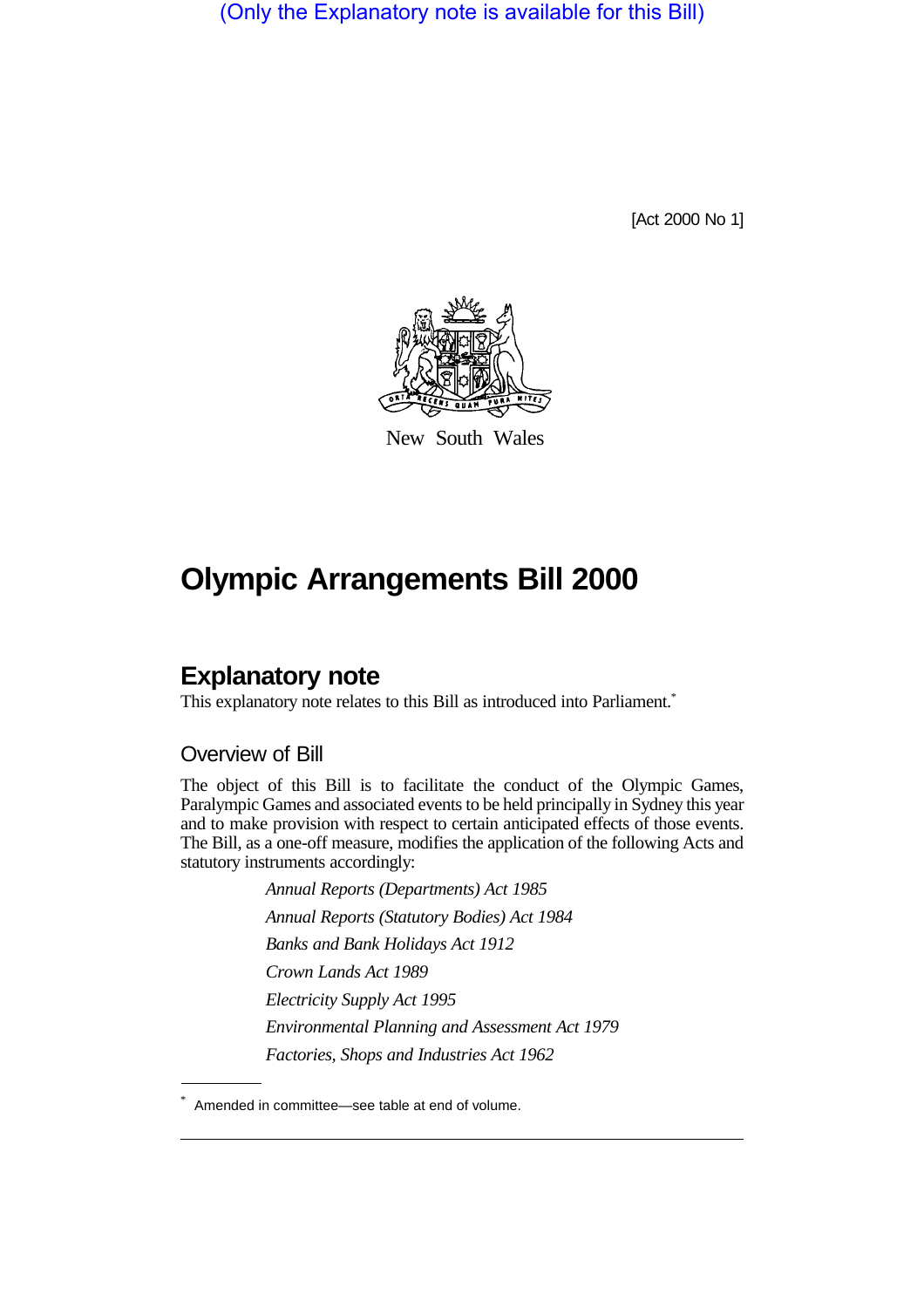Explanatory note

*Fines Act 1996 General Government Debt Elimination Act 1995 Homebush Bay Operations Act 1999 Homebush Bay Operations Regulation 1999 Local Government Act 1993 Protection of the Environment Operations Act 1997 Public Finance and Audit Act 1983 Road Transport (General) Act 1999* and other road transport legislation *State Owned Corporations Act 1989*

*Sydney Cricket Ground and Sydney Football Stadium By-law 1999*

The modifications made by the Bill are of a temporary and limited nature. Several of its provisions are expressed to apply only during *the Games period* which is defined to be the period from 2 September 2000 (the date on which the Olympic Village is to open) until 29 October 2000 (the last day of the Paralympic Games). The Bill is expressed to cease to have effect for all purposes on 31 December 2000.

### Outline of provisions

# **Part 1 Preliminary**

**Clause 1** sets out the name (also called the short title) of the proposed Act.

**Clause 2** provides for the commencement of Parts 1 and 11 of the proposed Act on the date of assent and for its other provisions on a day or days to be appointed by proclamation.

**Clause 3** defines certain words and expressions used in the proposed Act.

**Clause 4** provides that notes included in the proposed Act do not form part of it.

# **Part 2 Annual auditing and reporting legislation**

The proposed Part contains clauses 5–11.

It is anticipated, due to the likely impact of the Olympic Games, that difficulty may be experienced, particularly during the month of September 2000, in meeting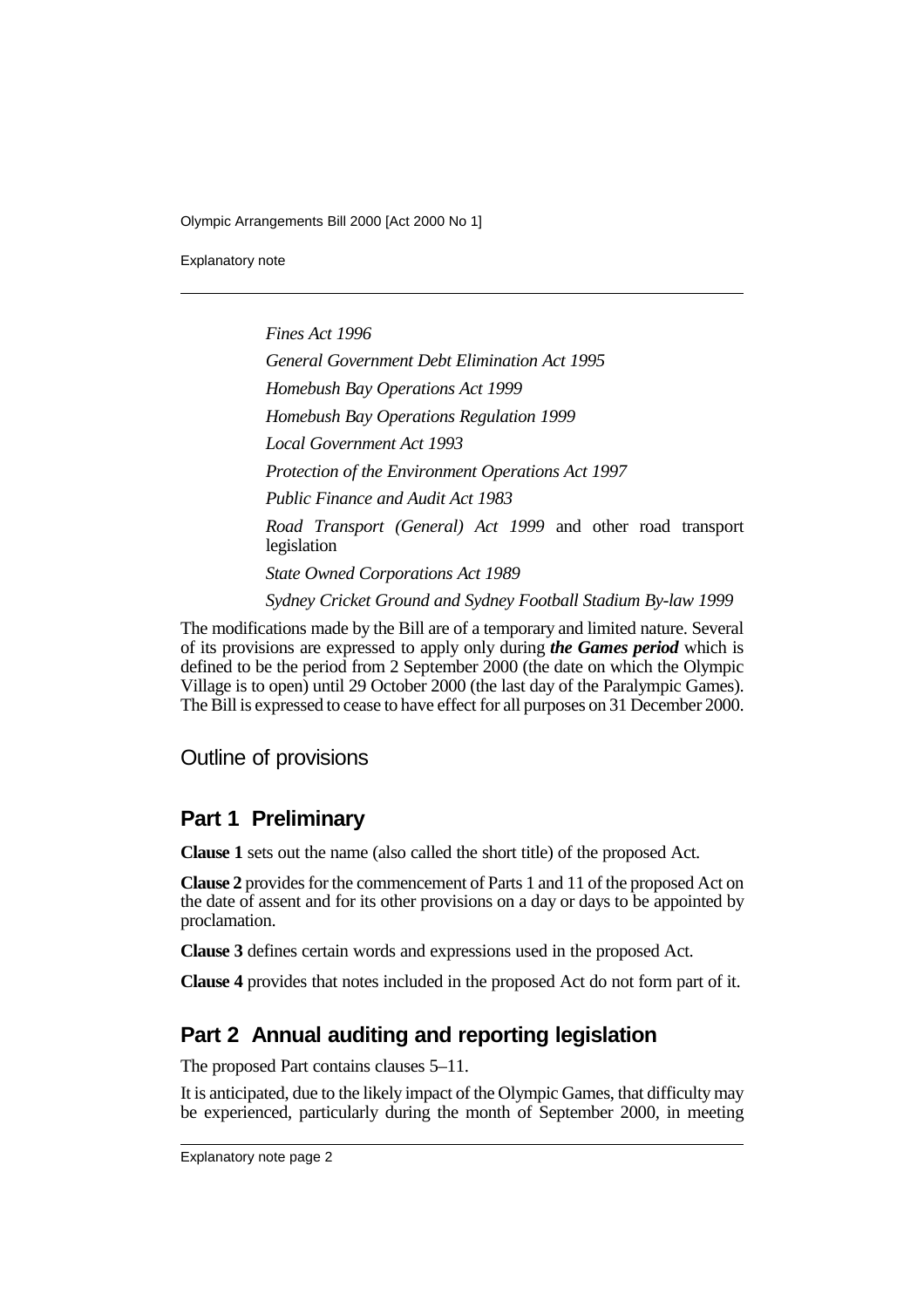Explanatory note

annual auditing and reporting deadlines under various Acts. The Part generally provides for a 4-week extension of the relevant requirements for preparing financial statements, auditing them and submitting them to the appropriate Minister for presentation to Parliament. The Part also enables the Treasurer to grant other or further extensions of time, if necessary.

# **Part 3 Banks and Bank Holidays Act 1912 and Factories, Shops and Industries Act 1962**

The proposed Part contains clauses 12–15.

#### **Division 1 Banks and Bank Holidays Act 1912**

The proposed Division will enable weekend banking during the Games period within Greater Metropolitan Sydney, being the local government areas listed in Schedule 1 to the proposed Act. If a bank is open on a Saturday or Sunday during the Games period, those days are not to be counted in calculating the time taken to handle cheques.

### **Division 2 Factories, Shops and Industries Act 1962**

The proposed Division will enable Sunday trading by general shops within Greater Metropolitan Sydney without the need to make an application under the *Factories, Shops and Industries Act 1962* for permission to do so. A general shop is a shop other than a scheduled shop or small shop within the meaning of the *Factories, Shops and Industries Act 1962*.

# **Part 4 Crown Lands Act 1989**

The proposed Part contains clauses 16 and 17.

The proposed Part will enable a Crown reserve to be used, with the consent of the reserve trust, for Olympic Games purposes despite the terms of any trust or reservation applying to the reserve.

# **Part 5 Environmental Planning and Assessment Act 1979**

The proposed Part contains clauses 18–22.

The proposed Part will enable a person: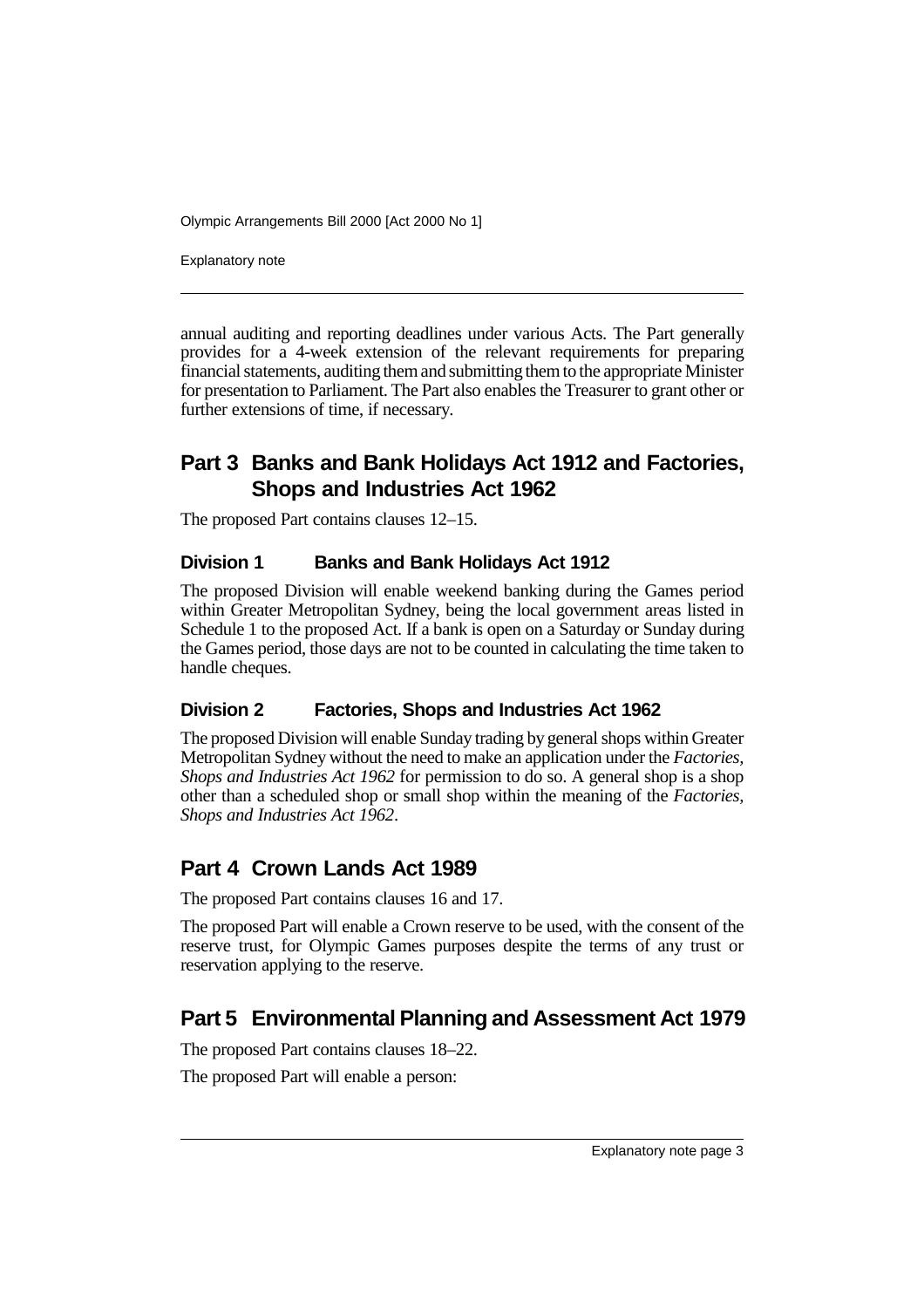Explanatory note

- (a) to carry out a lawfully authorised Olympic Games activity on land despite the terms of an environmental planning instrument or development consent applying to the land, and
- (b) to act reasonably in order to ameliorate any adverse effects of the proposed Act on land despite the terms of a development consent applying to the land.

The proposed Part validates, to the extent of any invalidity, certain development consents granted under *State Environmental Planning Policy No 38—Olympic Games and Related Projects*.

The proposed Part also makes it an offence for a person to operate an illegal car park during the Games period within 5 kilometres of any Olympic venues and facilities and imposes penalties of \$15,000 for an individual, \$25,000 for a corporation and a continuing daily penalty of \$10,000. The offence is able to be dealt with by way of penalty notice in which case the penalties are \$10,000 for an individual and \$20,000 for a corporation.

### **Part 6 Fines Act 1996**

The proposed Part contains clause 23.

Because the proposed Act creates penalty notice offences, a necessary consequential amendment is taken to have been made to the *Fines Act 1996*.

### **Part 7 Local Government Act 1993**

The proposed Part contains clauses 24–30.

The proposed Part will enable a person:

- (a) to carry out a lawfully authorised Olympic Games activity on land despite the terms of an approval granted under the *Local Government Act 1993*, and
- (b) to act reasonably in order to ameliorate any adverse effects of the proposed Act despite the terms of an approval granted under the *Local Government Act 1993*.

The proposed Part will enable community land to be used, with the approval of the council, for Olympic Games purposes despite the terms of any instrument under the *Local Government Act 1993*, including a plan of management, applying to the land.

The proposed Part makes it an offence to sell or distribute articles, without approval, during the Games period on public places within 3 kilometres of an Olympic venue or facility, a major transport node or an Olympic Live Site. The maximum penalty is \$5,000. The Olympic Co-ordination Authority is the approval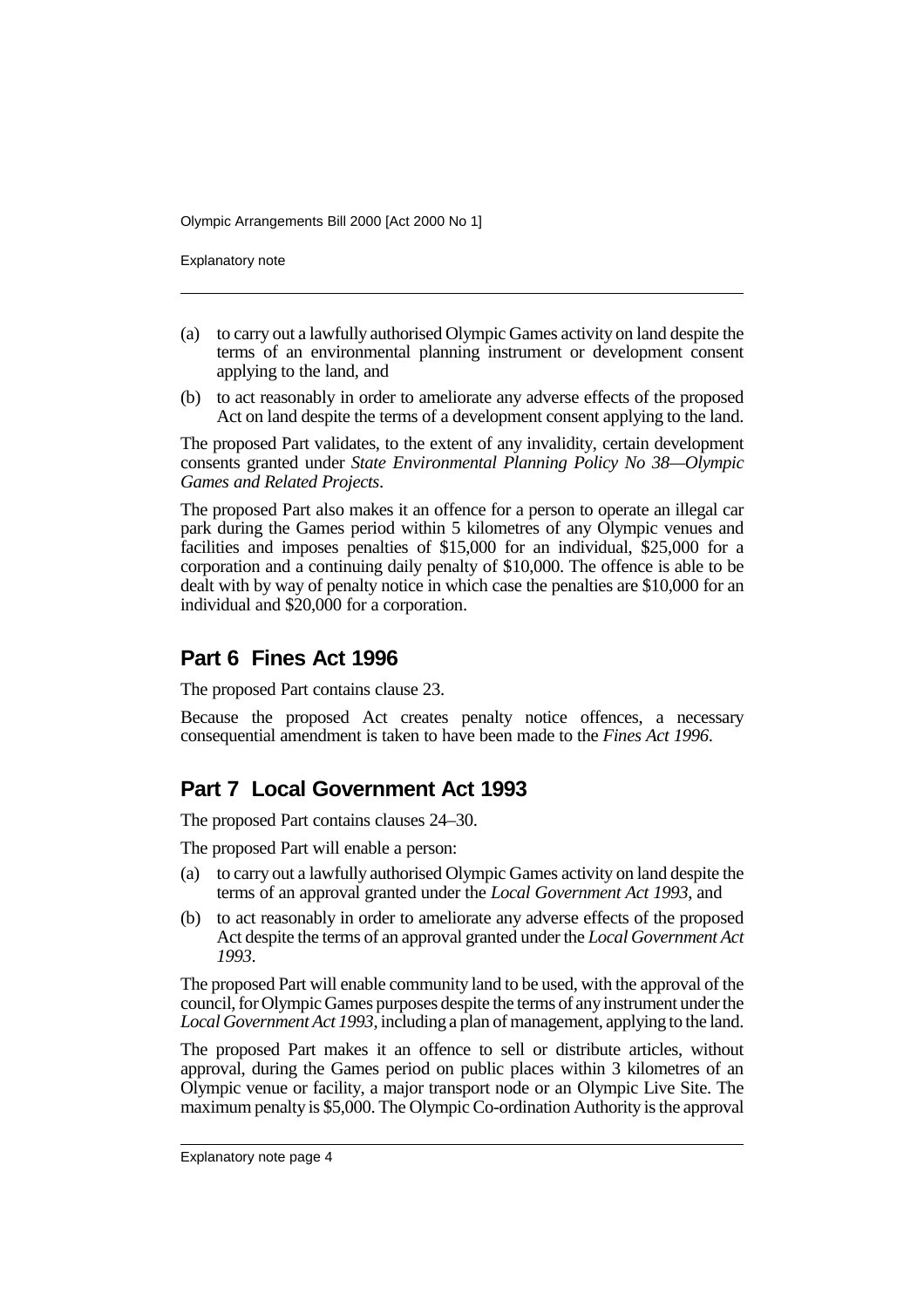Explanatory note

body for areas, defined by order of the Minister, within the near vicinity of an Olympic venue or facility (including Homebush Bay), a major transport node or an Olympic Live Site and the council is the approval body for other areas within the 3 kilometre limit. If a person who is selling or distributing articles without approval fails or refuses to comply with a direction to remove the articles to a place outside the controlled area, the articles are forfeited to the Crown. The offence is able to be dealt with by way of penalty notice in which case the penalty is \$200.

The proposed Part also makes it an offence for a person to operate an illegal car park during the Games period within 5 kilometres of any Olympic venues and facilities and imposes penalties of \$15,000 for an individual, \$25,000 for a corporation and a continuing daily penalty of \$10,000. The offence is able to be dealt with by way of penalty notice in which case the penalties are \$10,000 for an individual and \$20,000 for a corporation.

# **Part 8 Protection of the Environment Operations Act 1997**

The proposed Part contains clauses 31–36.

The proposed Part makes the Environment Protection Authority the appropriate regulatory authority for the purposes of the *Protection of the Environment Operations Act 1997* in relation to land outside Homebush Bay over which the Olympic Co-ordination Authority exercises functions for the purposes of the Olympic and Paralympic Games pursuant to an order under section 59 of the proposed Act. In addition, the proposed Part provides that environmental protection proceedings may not be taken against the Olympic Co-ordination Authority except by the Environment Protection Authority.

The proposed Part will enable the Olympic Co-ordination Authority, after consulting with the Environment Protection Authority, to declare that a person may carry out activities for the purposes of the Olympic and Paralympic Games on such days during the Games period and during such hours as are specified in the declaration. Such a declaration has effect despite the terms of any other Act or statutory instrument, any approval or other authorisation given under any other Act or statutory instrument, or any restriction affecting the land specified in the declaration. The Environment Protection Authority is to be the appropriate regulatory authority for the purposes of the *Protection of the Environment Operations Act 1997* in relation to the activities to which a declaration applies and the premises on which those activities are carried out. Proceedings relating to the emission of noise cannot be taken in respect of anything done under the authority of a declaration.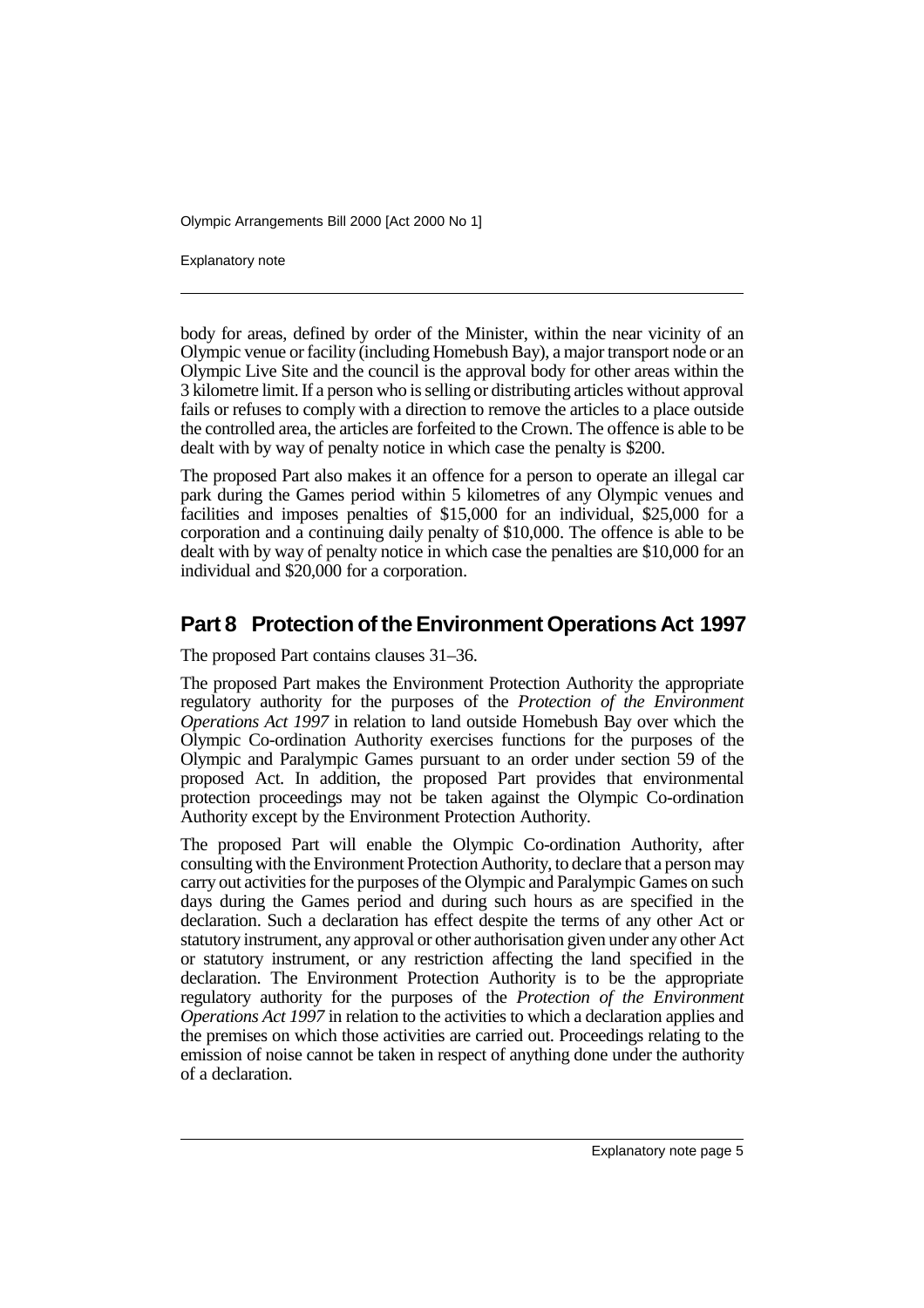Explanatory note

# **Part 9 Road transport legislation**

The proposed Part contains clauses 37–55.

#### **Division 1 General**

The proposed Division enables the creation of Olympic lanes on roads during the Games period. Olympic lanes will operate in a manner similar to transit lanes. Generally, a person cannot drive in an Olympic lane unless the vehicle being driven by the person displays a permit issued by the Olympic Roads and Transport Authority.

The proposed Division will enable the closure of roads, in accordance with procedures set out in the proposed Division:

- (a) for the purpose of providing integrated road and transport services for the Olympic and Paralympic Games, and
- (b) for the conduct of Olympic and Paralympic events on roads, and
- (c) for other Olympic and Paralympic Games related purposes for short periods (not exceeding 3 consecutive days).

The proposed Division makes it an offence to enter a closed road, to fail to leave a closed road when directed to do so and to interfere with a sign or barrier provided for the purpose of closing a road.

The proposed Division confers powers that will enable the removal of unattended motor vehicles or trailers in specified circumstances.

The proposed Division will also enable the Olympic Roads and Transport Authority, in accordance with a traffic management plan, to regulate certain traffic movements within the Sydney CBD from 15 August 2000 until the end of the Games period.

### **Division 2 Roads at Homebush Bay**

The proposed Division modifies the administration, during the Games period and during the conduct of certain special events, of provisions of the *Homebush Bay Operations Act 1999* relating to traffic management plans and the removal of unattended vehicles and trailers.

### **Division 3 Enforcement**

The proposed Division makes it clear that penalty notices will be able to be issued under the general road transport legislation in relation to offences under the proposed Part.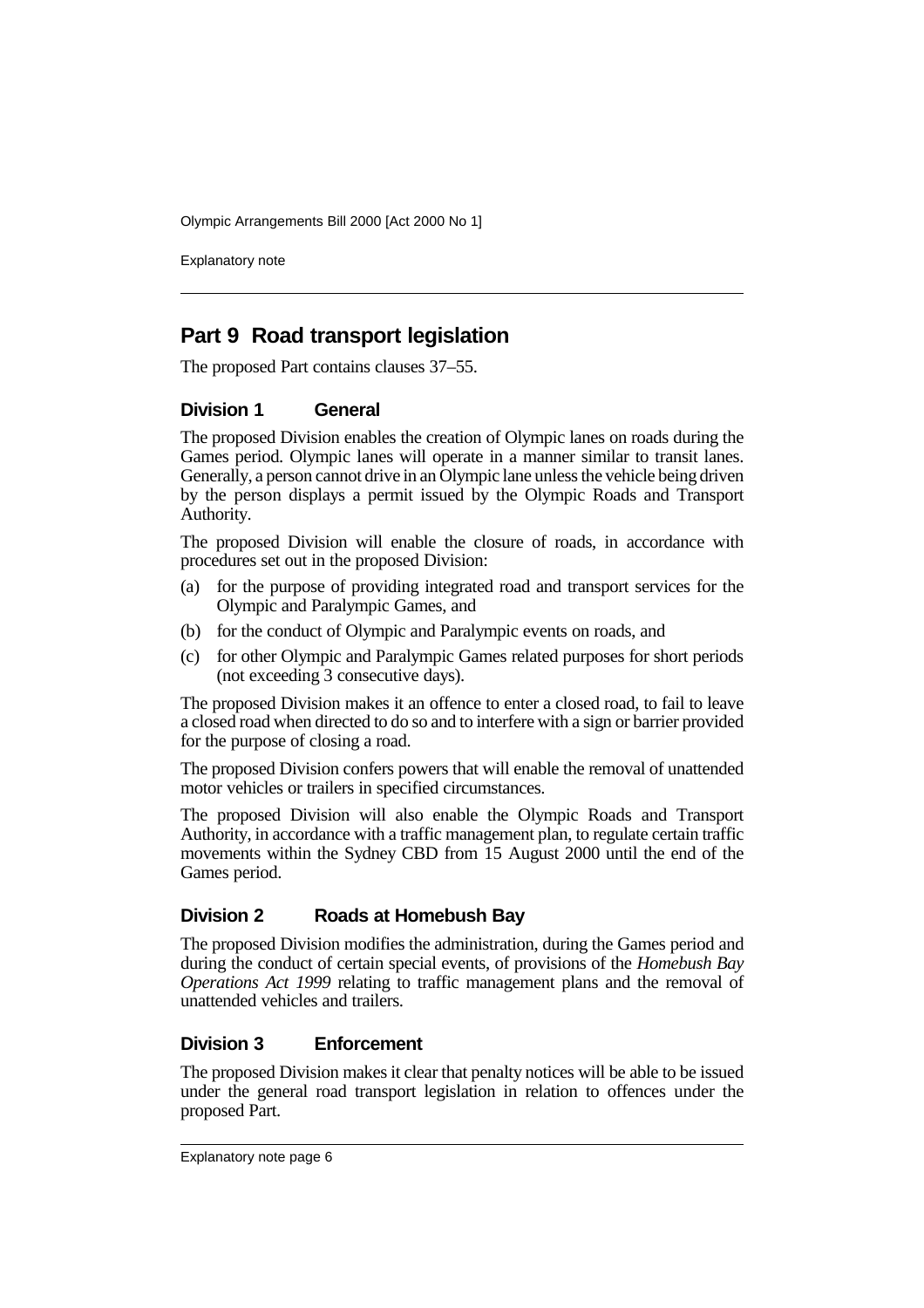Explanatory note

### **Part 10 Sydney Football Stadium**

The proposed Part contains clauses 56–58.

### **Division 1 Sydney Cricket Ground and Sydney Football Stadium By-law 1999**

The proposed Division suspends the right of members and cardholders of the Sydney Cricket and Sports Ground Trust:

- (a) to enter the Sydney Football Stadium, or to use its facilities, during the period from 2 September 2000 to 30 September 2000, and
- (b) to park a vehicle in a car parking area of the Trust during the period from 15 July 2000 to 31 October 2000.

#### **Division 2 Liability of the Sydney Cricket and Sports Ground Trust**

The proposed Division exempts the Sydney Cricket and Sports Ground Trust from any liability as a result of the operation of the proposed Part.

# **Part 11 General**

The proposed Part contains clauses 59–80.

The proposed Part will enable the Olympic Co-ordination Authority to exercise its functions under the *Homebush Bay Operations Act 1999* on land outside Homebush Bay and confers the powers of a roads authority under the *Roads Act 1993*, and certain other road powers, on that Authority in relation to roads that are to be used for Olympic and Paralympic Games sporting events and those parts of roads that connect with and are within 20 metres of the alignment of those roads.

The proposed Part:

- (a) makes it an offence, in certain areas near Olympic venues or facilities, major transport nodes or Olympic Live Sites, to sell or supply a ticket for admission to an event that is part of the Olympic or Paralympic Games without the approval of the Olympic Co-ordination Authority or to sell or supply an article that is represented to be such a ticket, and
- (b) will enable the service of penalty notices for offences referred to in paragraph (a), and
- (c) will enable the control of aircraft in airspace over Olympic sites, and